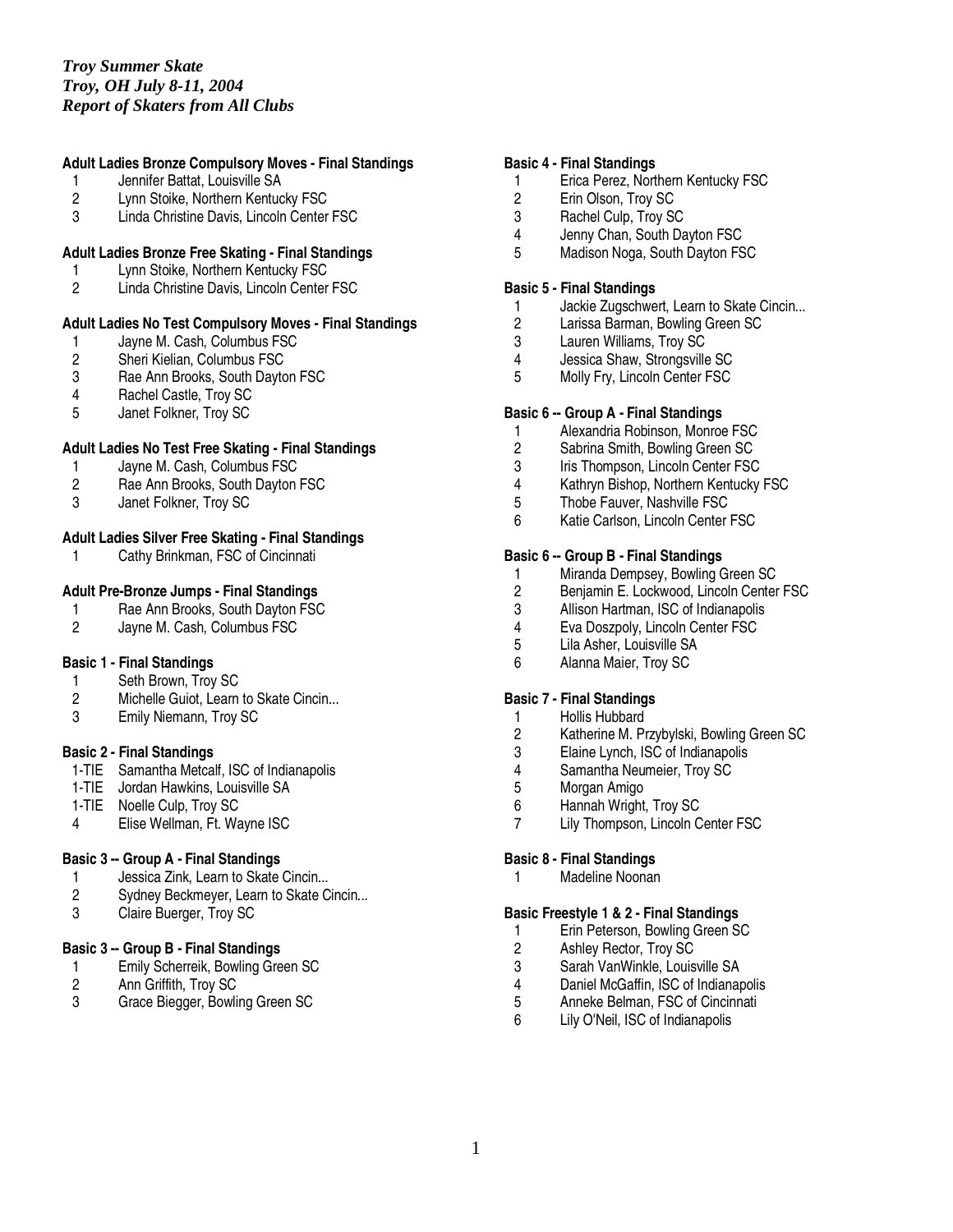## **Basic Freestyle 3 & 4 - Final Standings**

- 1 Agnes Doszpoly, Lincoln Center FSC
- 2 Teresa Slonaker, South Dayton FSC<br>3 Elizabeth Hartman, ISC of Indianapoli
- Elizabeth Hartman, ISC of Indianapolis
- 4 Olivia Malone, Lincoln Center FSC
- 5 Elana Schwartz, Learn to Skate Cincin...

## **Beginner I Compulsory Moves -- Group A - Final Standings**

- 1 Jessica Gordon, Strongsville SC<br>2 Rachelle Fragedakis, Kent SC
- 2 Rachelle Fragedakis, Kent SC<br>3 Kelli O'Bryan, Bowling Green S
- 3 Kelli O'Bryan, Bowling Green SC
- 4 Madison Taylor Hickman, Columbus FSC<br>5 Katie McAllister. Columbus FSC
- 5 Katie McAllister, Columbus FSC

#### **Beginner I Compulsory Moves -- Group B - Final Standings**

- 1 Meghan Noga, South Dayton FSC
- 2-TIE Christopher Belman, FSC of Cincinnati
- 2-TIE Judy Basting, Chiller FSC
- 4 Lauren Crutchfield, South Dayton FSC
- 5 Valerie Ziminski, Chiller FSC
- 6 Erica Rybak, Bowling Green SC

# **Beginner I Girls Free Skate -- Group A - Final Standings**

- 1 Rachelle Fragedakis, Kent SC<br>2 Elizabeth Ivanovic, Strongsville
- 2 Elizabeth Ivanovic, Strongsville SC<br>3 Lorrin Hrack, Queen City FSC
- 3 Lorrin Hrack, Queen City FSC<br>4 Evonne Chien. Trov SC
- 4 Evonne Chien, Troy SC<br>5 Kelli O'Brvan. Bowling G
- 5 Kelli O'Bryan, Bowling Green SC
- 6 Katie McAllister, Columbus FSC

## **Beginner I Girls Free Skate -- Group B - Final Standings**

- 1 Bethany Callahan, Troy SC<br>2 Brittney Lovdal, Northern Ke
- 2 Brittney Lovdal, Northern Kentucky FSC<br>3 Erica Rybak, Bowling Green SC
- 
- 3 Erica Rybak, Bowling Green SC<br>4 Jessica Gordon, Strongsville SC 4 Jessica Gordon, Strongsville SC<br>5 Cori Shomo, Skate Company SC
- 5 Cori Shomo, Skate Company SC<br>6 Madison Tavlor Hickman, Columb
- Madison Taylor Hickman, Columbus FSC

## **Beginner I Girls Free Skate -- Group C - Final Standings**

- 1 Elizabeth R. Pan, Lincoln Center FSC<br>2 Ayuko Okano, Strongsville SC
- 2 Ayuko Okano, Strongsville SC<br>3 Ellie Naiewicz, Louisville SA
- 3 Ellie Najewicz, Louisville SA
- 4 Emily Albers, ISC of Indianapolis<br>5 Emily Bonar, Troy SC
- 5 Emily Bonar, Troy SC
- 6 Jessica Miller, FSC of Cincinnati

# **Beginner I Girls Free Skate -- Group D - Final Standings**

- 1 Sarah Mackenzie, Troy SC<br>2 Meghan Noga, South Dayto
- 2 Meghan Noga, South Dayton FSC<br>3 Laura Klein, Chiller FSC
- 3 Laura Klein, Chiller FSC<br>4 Jessica Fenner, Monroe
- 4 Jessica Fenner, Monroe FSC
- 5 Kerstin Nilsson, FSC of Cincinnati
- 6 Judy Basting, Chiller FSC

## **Beginner I Girls Free Skate -- Group E - Final Standings**

- 1 Emily Freking, Northern Kentucky FSC
- 2 Ashlie Rowland, Louisville SA<br>3 Valerie Ziminski. Chiller FSC
- 3 Valerie Ziminski, Chiller FSC
- 4 Lauren Crutchfield, South Dayton FSC
- 5 Rita Moses, Chiller FSC

#### **Beginner II Boys Free Skate - Final Standings**

- 1 Alex Magnuson, Chiller FSC<br>2 Christopher Belman. FSC of
- 2 Christopher Belman, FSC of Cincinnati

# **Beginner II Compulsory Moves -- Group A - Final Standings**

- 1 Bethany Callahan, Troy SC<br>2 Alex Magnuson, Chiller FSC
- 2 Alex Magnuson, Chiller FSC<br>3 Evonne Chien. Trov SC
- Evonne Chien, Troy SC
- 4 Jessica Fenner, Monroe FSC<br>5 Laura Klein. Chiller FSC
- Laura Klein, Chiller FSC
- 6 Cori Shomo, Skate Company SC
- 7 Lorrin Hrack, Queen City FSC

## **Beginner II Compulsory Moves -- Group B - Final Standings**

- 1 Elizabeth R. Pan, Lincoln Center FSC<br>2 Emily Albers, ISC of Indianapolis
- 2 Emily Albers, ISC of Indianapolis<br>3 Ellie Najewicz, Louisville SA
- 3 Ellie Najewicz, Louisville SA<br>4 Ayuko Okano, Strongsville SI
- 4 Ayuko Okano, Strongsville SC
- 5 Amanda Hastie, Kent SC
- 6 Breanna Foland, Troy SC

## **Beginner II Compulsory Moves -- Group C - Final Standings**

- 1 Emily Taylor, South Dayton FSC
- 2 Molly Seitz, Queen City FSC
- 3 Sarah Mackenzie, Troy SC
- 4 Ashlie Rowland, Louisville SA<br>5 Megan Conley, Louisville SA
- 5 Megan Conley, Louisville SA<br>6 Rita Moses, Chiller FSC
- 6 Rita Moses, Chiller FSC

## **Beginner II Girls Free Skate -- Group A - Final Standings**

- 1 Megan R. Pan, Lincoln Center FSC<br>2 Kelsev Lahev. Bowling Green SC
- Kelsey Lahey, Bowling Green SC
- 3 Brianna Berry, Northern Kentucky FSC
- 4 Emily Barber, Chiller FSC
- 5 Amanda Hastie, Kent SC

#### **Beginner II Girls Free Skate -- Group B - Final Standings**

- 1 Morgan Cheung, Bowling Green SC<br>2 Tonee DeLellis, Trov SC
- 2 Tonee DeLellis, Troy SC<br>3 Emma Rhodes, Northern
- 3 Emma Rhodes, Northern Kentucky FSC<br>4 Haleigh Love, Lincoln Center FSC
- 4 Haleigh Love, Lincoln Center FSC<br>5 Megan Conley, Louisville SA
- 5 Megan Conley, Louisville SA<br>6 Breanna Foland. Trov SC
- 6 Breanna Foland, Troy SC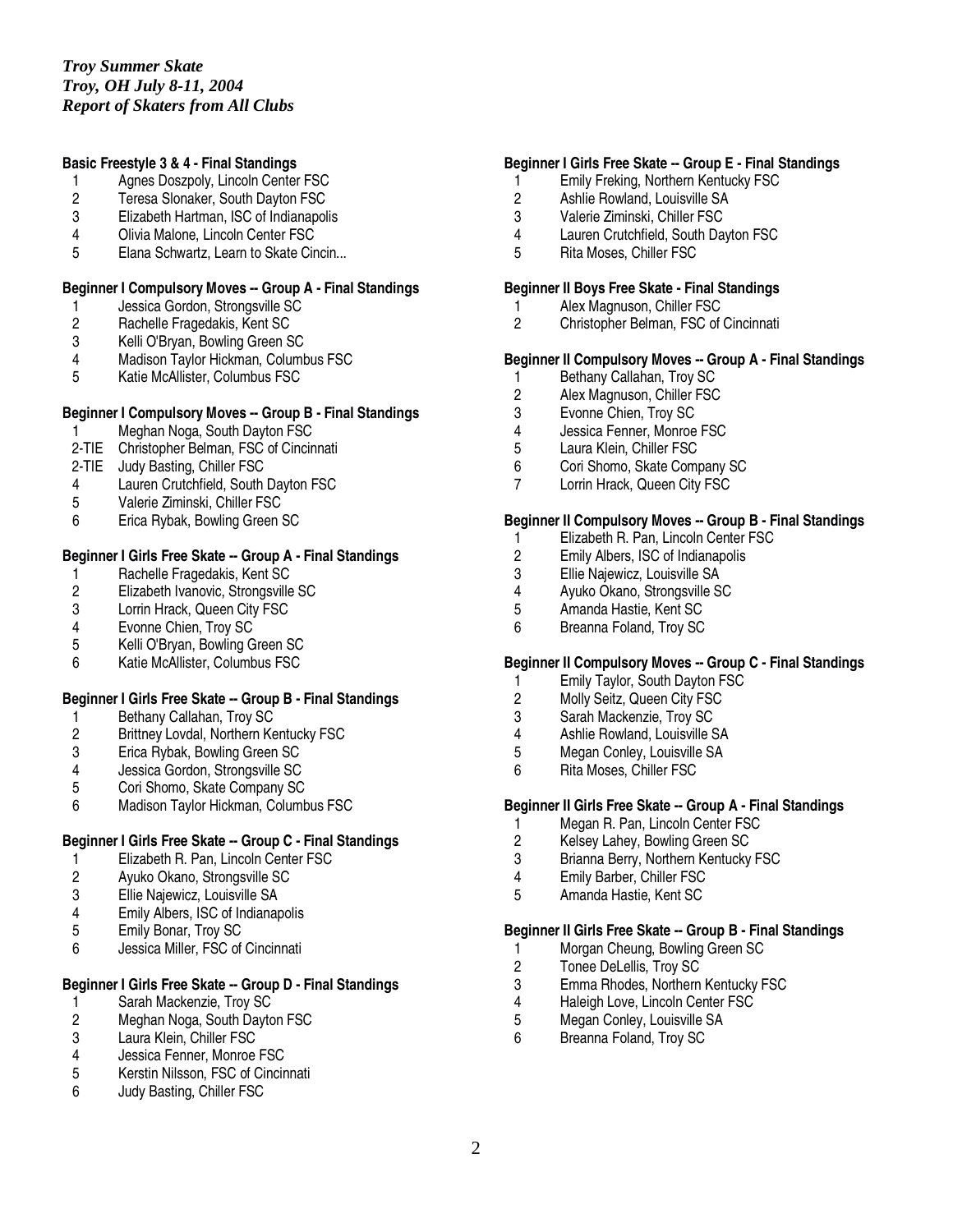# *Troy Summer Skate Troy, OH July 8-11, 2004 Report of Skaters from All Clubs*

## **Beginner II Girls Free Skate -- Group C - Final Standings**

- 1 Lexi Perrault, Bowling Green SC
- 2 Arika Wagner, Troy SC<br>3 Emily Taylor. South Day
- **Emily Taylor, South Dayton FSC**
- 4 Sarah Gaskell, Troy SC
- 5 Ruth Moses, Chiller FSC
- 6 Molly Seitz, Queen City FSC

## **Beginner Jumps - Final Standings**

- 1 Valerie Ziminski, Chiller FSC<br>2 Judy Basting, Chiller FSC
- 2 Judy Basting, Chiller FSC<br>3 Rachelle Fragedakis, Kent
- 3 Rachelle Fragedakis, Kent SC<br>4 Emily Albers, ISC of Indianapo
- 4 Emily Albers, ISC of Indianapolis<br>5 Jessica Gordon, Strongsville SC
- 5 Jessica Gordon, Strongsville SC<br>6 Amanda Hastie, Kent SC
- 6 Amanda Hastie, Kent SC
- 7 Kelli O'Bryan, Bowling Green SC<br>8 Rita Moses, Chiller FSC
- Rita Moses, Chiller FSC

## **Canasta Tango (Solo) - Final Standings**

- 1 Stephanie Henderson, Louisville SA
- 2 Leah Hartzell, Troy SC
- 3 Halie Kinnison Mosher, Louisville SA<br>4 Alex Magnuson, Chiller FSC
- Alex Magnuson, Chiller FSC

#### **Cha Cha (Solo) - Final Standings**

- 1 Amanda Melton, Lincoln Center FSC<br>2 Kaia Burke-Williams. South Davton F
- 2 Kaja Burke-Williams, South Dayton FSC

## **Dutch Waltz (Solo) - Final Standings**

- 1 Stephanie Henderson, Louisville SA<br>2 Leah Hartzell, Troy SC
- Leah Hartzell, Troy SC
- 3 Alex Magnuson, Chiller FSC

## **European Waltz (Solo) - Final Standings**

- 
- 1 Alexandra Martin, Chiller FSC<br>2 Danielle Leach, Bowling Green 2 Danielle Leach, Bowling Green SC<br>3 Danielle Kuhn. Bowling Green SC
- Danielle Kuhn, Bowling Green SC

## **Fiesta Tango (Solo) - Final Standings**

1 Elizabeth R. Pan, Lincoln Center FSC

## **Fourteenstep (Solo) - Final Standings**

- 1 Alexandra Martin, Chiller FSC<br>2 Danielle Leach, Bowling Greer
- Danielle Leach, Bowling Green SC
- 3 Lauren Clark, Monroe FSC

## **Foxtrot (Solo) - Final Standings**

- 1 Alexandra Martin, Chiller FSC<br>2 Ashlev Whalev. Lincoln Center
- Ashley Whaley, Lincoln Center FSC
- 3 Danielle Kuhn, Bowling Green SC

## **Hickory Hoedown (Solo) - Final Standings**

- 1 Shea Fraser, Chiller FSC<br>2 Michelle Rabb. Bowling G
- Michelle Rabb, Bowling Green SC

## **Intermediate Ladies Free Skate -- Group A - Final Standings**

- 1 Sarah Wright, Knoxville FSC
- 2 Brooke Lee Johnson-Johns, Queen City FSC<br>3 Gabrielle Barker. Thoroughbred FSC
- Gabrielle Barker, Thoroughbred FSC
- 4 Shelby St. Arnold, Nashville FSC
- 5 Brittany Kay Johnson-Johns, Queen City FSC
- Kelly Kielian, Columbus FSC
- 7 Jennifer Henderson, Louisville SA
- 8 Kate Vegh, Louisville SA<br>9 Leah Hartzell Troy SC
- Leah Hartzell, Troy SC

## **Intermediate Ladies Free Skate -- Group B - Final Standings**

- 1 Megan Gueli, Columbus FSC<br>2 Beth Marie Johnson-Johns. Q
- 2 Beth Marie Johnson-Johns, Queen City FSC<br>3 Anna Simoni. Northern Kentucky FSC
- Anna Simoni, Northern Kentucky FSC
- 4 Courtney McClure, Louisville SA<br>5 Hannah Hov. Chiller FSC
- Hannah Hoy, Chiller FSC
- 6 Emily Young, Vermont SC
- 7 Christie Kievit, Queen City FSC
- 8 Kayla McGalin, Louisville SA
- 9 Kyra Upshur, Nashville FSC

## **Intermediate Ladies SP -- Group A - Final Standings**

- 1 Beth Marie Johnson-Johns, Queen City FSC<br>2 Sarah Wright, Knoxville FSC
- 2 Sarah Wright, Knoxville FSC<br>3 Courtney McClure, Louisville
- 3 Courtney McClure, Louisville SA<br>4 Kelly Kielian. Columbus FSC
- 4 Kelly Kielian, Columbus FSC<br>5 Brittany Kay Johnson-Johns.
- 5 Brittany Kay Johnson-Johns, Queen City FSC
- 6 Jennifer Henderson, Louisville SA<br>7 Shelby St. Arnold. Nashville FSC
- Shelby St. Arnold, Nashville FSC
- 8 Heather Buckner, Nashville FSC
- 9 Hannah Hoy, Chiller FSC<br>10 Gina Gutierrez, Strongsvil
- 10 Gina Gutierrez, Strongsville SC<br>11 Amanda Hahn. Queen City FSC
- Amanda Hahn, Queen City FSC

## **Intermediate Ladies SP -- Group B - Final Standings**

- 1 Emily Young, Vermont SC<br>2 Anna Simoni. Northern Ker
- 2 Anna Simoni, Northern Kentucky FSC
- 3 Gabrielle Barker, Thoroughbred FSC
- 4 Brooke Lee Johnson-Johns, Queen City FSC<br>5 Christi Sidwell, Nashville FSC
- 5 Christi Sidwell, Nashville FSC
- 6 Christie Kievit, Queen City FSC
- 7 Kate Vegh, Louisville SA<br>8 Kyra Upshur, Nashville F
- Kyra Upshur, Nashville FSC
- 9 Leah Hartzell, Troy SC
- 10 Jessica Swartz, Columbus FSC<br>11 Kavla McGalin. Louisville SA
- Kayla McGalin, Louisville SA

## **Intermediate Men Free Skate - Final Standings**

- 1 Victor Travis, Pavillion SC<br>2 Andrew Lunsford. Queen C
- 2 Andrew Lunsford, Queen City FSC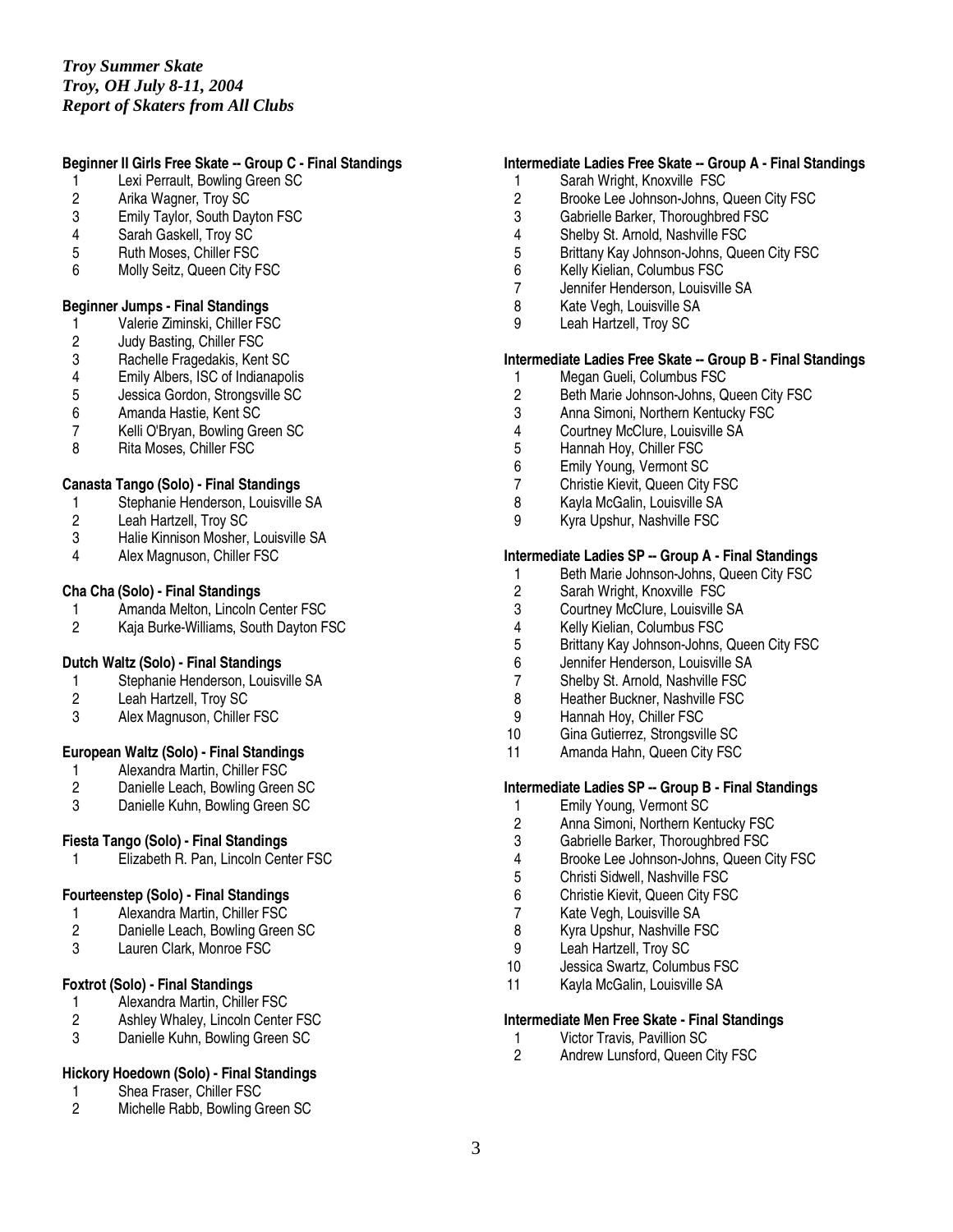## **Intermediate Men SP - Final Standings**

- 1 Victor Travis, Pavillion SC
- 2 Andrew Lunsford, Queen City FSC

## **Intermediate Moves in the Field - Final Standings**

- 1 Meleah Hansen, Strongsville SC<br>2 Elizabeth Ritenour, Strongsville S
- 2 Elizabeth Ritenour, Strongsville SC
- 3 Danielle Leach, Bowling Green SC
- 4 Shea Fraser, Chiller FSC<br>5 Carrie Diroll. Columbus FS
- 5 Carrie Diroll, Columbus FSC
- 6 Kayla Whaley, Lincoln Center FSC

## **Intermediate Spins - Final Standings**

- 1 Lauren Desko, Bowling Green SC<br>2 Gabrielle Barker. Thoroughbred FS
- Gabrielle Barker, Thoroughbred FSC
- 3 Farah Sheikh, Northern Kentucky FSC<br>4 Kayla McGalin, Louisville SA
- 4 Kayla McGalin, Louisville SA
- 5 Gina Gutierrez, Strongsville SC

#### **Junior Ladies Free Skate - Final Standings**

- 1 Samantha Skavdahl, Northern Kentucky FSC
- 2 Andrea Vickers, Nashville FSC<br>3 Mary Siegel, Northern Kentucky
- 3 Mary Siegel, Northern Kentucky FSC<br>4 Olivia Fabian. Ft. Wavne ISC
- 4 Olivia Fabian, Ft. Wayne ISC<br>5 Tracey Alperin, Strongsville S
- 5 Tracey Alperin, Strongsville SC
- 6 Sarah Waring, Nashville FSC

## **Junior Ladies Short Program - Final Standings**

- 1 Mary Siegel, Northern Kentucky FSC<br>2 Andrea Vickers. Nashville FSC
- 2 Andrea Vickers, Nashville FSC
- 3 Sarah Waring, Nashville FSC
- 4 Samantha Skavdahl, Northern Kentucky FSC<br>5 Olivia Fabian, Ft. Wavne ISC
- 5 Olivia Fabian, Ft. Wayne ISC<br>6 Tracev Alperin. Strongsville S
- Tracey Alperin, Strongsville SC

## **Junior Moves in the Field - Final Standings**

- 1 Ashley Hanson, Lincoln Center FSC<br>2 Lisa Kaiser. Bowling Green SC
- Lisa Kaiser, Bowling Green SC

## **Junior Spins - Final Standings**

- 1 Ameena Sheikh, Northern Kentucky FSC<br>2 Sarah Waring, Nashville FSC
- Sarah Waring, Nashville FSC

## **Juvenile Boys Free Skate - Final Standings**

- 1 Ryan Hartley, Queen City FSC<br>2 Troy Tomasello, Strongsville SC
- 2 Troy Tomasello, Strongsville SC<br>3 Christopher Argodale, Nashville I
- 3 Christopher Argodale, Nashville FSC

## **Juvenile Boys Short Program - Final Standings**

- 1 Troy Tomasello, Strongsville SC<br>2 Rvan Hartlev. Queen City FSC
- Ryan Hartley, Queen City FSC
- 3 Christopher Argodale, Nashville FSC
- 4 Nicholas Jesionek, Strongsville SC

## **Juvenile Girls Free Skating - Final Standings**

- 1 Christina Gao, Queen City FSC
- 2 Farah Sheikh, Northern Kentucky FSC<br>3 Chelsea Christopher. Strongsville SC
- 3 Chelsea Christopher, Strongsville SC
- 4 Dalay Ket, Chiller FSC
- 5 Cyara Hotopp, Columbus FSC<br>6 Alicia Hsu. Nashville FSC
- 6 Alicia Hsu, Nashville FSC
- 7 Amelia Wise, Columbus FSC
- 8 Christi Sidwell, Nashville FSC<br>9 Keta Burke-Williams, South Da
- 9 Keta Burke-Williams, South Dayton FSC<br>10 Heather Buckner, Nashville FSC
- Heather Buckner, Nashville FSC
- 11 Shabren Russ, Strongsville SC
- 12 Emily Laughlin, Bowling Green SC<br>13 Kali Smith, Strongsville SC
- Kali Smith, Strongsville SC

## **Juvenile Girls Short Program -- Group A - Final Standings**

- 1 Christina Gao, Queen City FSC
- 
- 2 Keta Burke-Williams, South Dayton FSC Katherine Heppner, St. Clair Shores FSC
- 4 Farah Sheikh, Northern Kentucky FSC
- 5 Chelsea Christopher, Strongsville SC
- 6 Meleah Hansen, Strongsville SC
- 
- 7 Alicia Hsu, Nashville FSC<br>8 Andrea Dekeseredy. Colui 8 Andrea Dekeseredy, Columbus FSC
- 9 Kacie Kotnik, Lincoln Center FSC

## **Juvenile Girls Short Program -- Group B - Final Standings**

- 1 Cyara Hotopp, Columbus FSC
- 2 Shabren Russ, Strongsville SC<br>3 Amelia Wise, Columbus FSC
- 3 Amelia Wise, Columbus FSC
- 4 Michalah Thorn, Northern Kentucky FSC
- 5 Emily Laughlin, Bowling Green SC<br>6 Alexandra Martin, Chiller FSC
- 6 Alexandra Martin, Chiller FSC
- 7 Carly Poremba, Strongsville SC<br>8 Ali Purves, Strongsville SC
- Ali Purves, Strongsville SC
- 9 Elizabeth Ritenour, Strongsville SC<br>10 Halie Kinnison Mosher, Louisville SA
- Halie Kinnison Mosher, Louisville SA

#### **Juvenile Jumps - Final Standings**

- 1 Chelsea Christopher, Strongsville SC
- 2 Christie Kievit, Queen City FSC<br>3 Alicia Hsu. Nashville FSC
- 3 Alicia Hsu, Nashville FSC
- 4 Christopher Argodale, Nashville FSC<br>5 Kali Smith. Strongsville SC
- 5 Kali Smith, Strongsville SC

### **Juvenile Pairs FS - Final Standings**

- 1 Heather Buckner, Nashville FSC<br>1 Matthew Rueter, Nashville FSC
- 1 Matthew Rueter, Nashville FSC<br>2 Alexandra Lunsford, Queen City
- 2 Alexandra Lunsford, Queen City FSC<br>2 Andrew Lunsford, Queen City FSC
- 2 Andrew Lunsford, Queen City FSC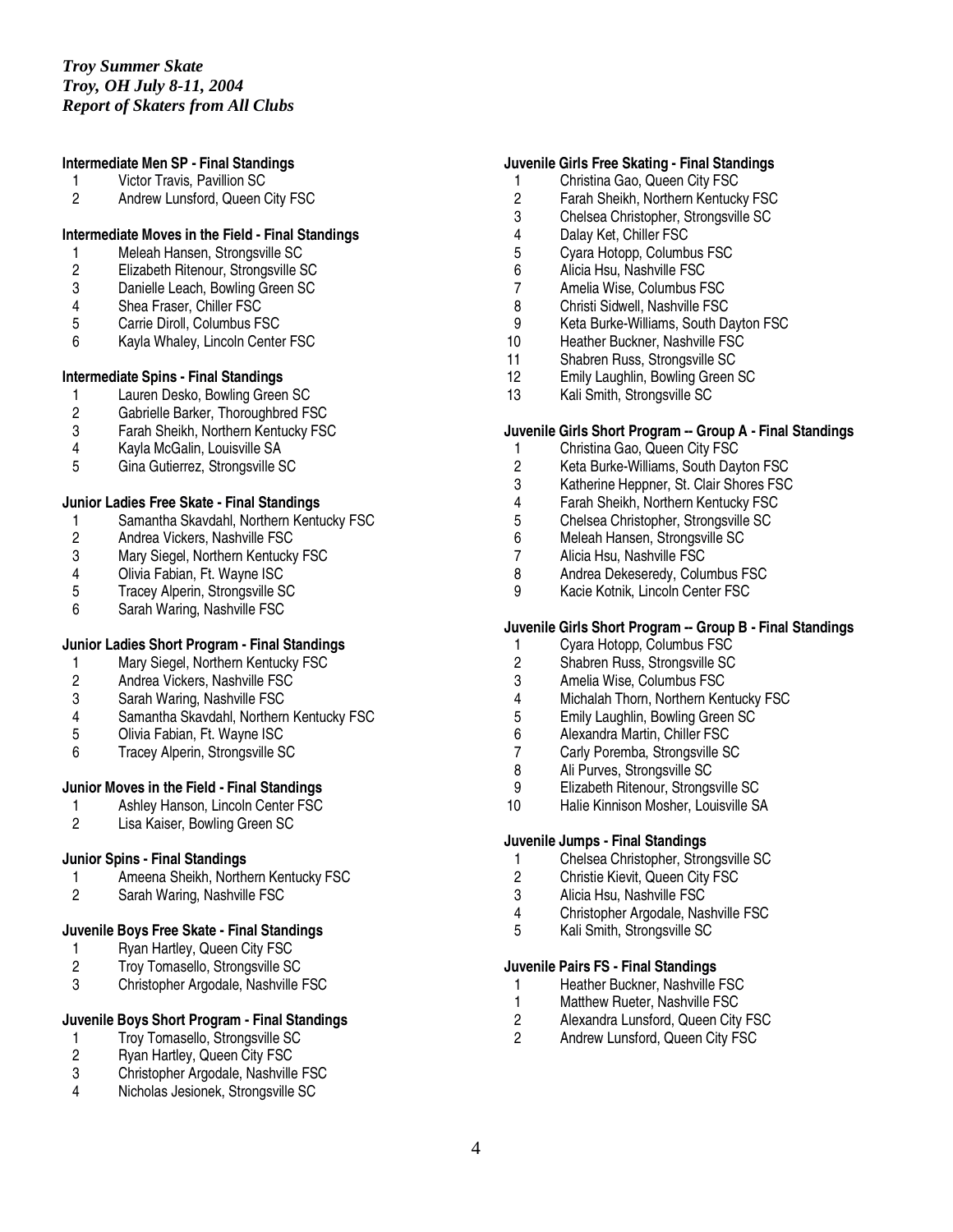## **Juvenile Spins - Final Standings**

- 1 Kali Smith, Strongsville SC
- 2 Michalah Thorn, Northern Kentucky FSC<br>3 Chelsea Christopher, Strongsville SC
- 3 Chelsea Christopher, Strongsville SC
- 4 Sarah Louise Karhoff, Northern Kentucky FSC
- 5 Andrea Dekeseredy, Columbus FSC<br>6 Christie Kievit. Queen City FSC
- 6 Christie Kievit, Queen City FSC
- 7 Lauren Clark, Monroe FSC
- 8 Elizabeth Ritenour, Strongsville SC

## **Juvenile Team Compulsory Moves - Final Standings**

1 Icy Queens, Bowling Green SC

#### **Kilian (Solo) - Final Standings**

- 1 Sarah Magnuson, Chiller FSC<br>2 Lisa Kaiser. Bowling Green SC
- Lisa Kaiser, Bowling Green SC

#### **Novice Ladies Free Skate - Final Standings**

- 1 Ameena Sheikh, Northern Kentucky FSC
- 2 Maria Simoni, Northern Kentucky FSC
- 3 Natasha Records, Northern Kentucky FSC
- 
- 4 Leah Carey, Louisville SA<br>5 Kelsey Tichenor, Nashville 5 Kelsey Tichenor, Nashville FSC<br>6 Eileen McGreevy, Columbus FS
- 6 Eileen McGreevy, Columbus FSC<br>7 Sarah Sidwell, Nashville FSC
- 7 Sarah Sidwell, Nashville FSC<br>8 Janvce Okamoto, Nashville F
- 8 Janyce Okamoto, Nashville FSC<br>9 Kellie Weiss, Strongsville SC
- 9 Kellie Weiss, Strongsville SC<br>10 Tiffany McCash. Columbus FS
- Tiffany McCash, Columbus FSC
- 11 Jessica Marshall, Lincoln Center FSC

#### **Novice Ladies Short Program - Final Standings**

- 1 Ameena Sheikh, Northern Kentucky FSC<br>2 Natasha Records, Northern Kentucky FSC
- 2 Natasha Records, Northern Kentucky FSC<br>3 Maria Simoni. Northern Kentucky FSC
- 3 Maria Simoni, Northern Kentucky FSC<br>4 Sarah Sidwell, Nashville FSC
- 
- 4 Sarah Sidwell, Nashville FSC<br>5 Kellie Weiss, Strongsville SC 5 Kellie Weiss, Strongsville SC<br>6 Leah Carey, Louisville SA
- 
- 6 Leah Carey, Louisville SA 7 Kelsey Tichenor, Nashville FSC<br>8 Erika Luth. Trov SC
- Erika Luth, Trov SC
- 9 Janyce Okamoto, Nashville FSC
- 10 Tiffany McCash, Columbus FSC
- 11 Brittany A. Snyder, Cape Fear FSC

## **Novice Men Free Skate Exhibition - Final Standings**

1 Nathan Chastain, Northern Kentucky FSC

## **Novice Moves in the Field - Final Standings**

- 1 Danielle Kuhn, Bowling Green SC<br>2 Lauren Biegger, Bowling Green SC
- Lauren Biegger, Bowling Green SC

#### **Novice Spins - Final Standings**

- 1 Sameena Sheikh, Northern Kentucky FSC
- 2 Tiffany McCash, Columbus FSC<br>3 Erika Luth. Trov SC
- Erika Luth, Troy SC
- 4 Leah Hartzell, Troy SC
- 5 Brittany A. Snyder, Cape Fear FSC

## **Open Juvenile Jumps - Final Standings**

- 1 Lauren Desko, Bowling Green SC<br>2 Shea Fraser. Chiller FSC
- Shea Fraser, Chiller FSC

## **Open Juvenile Ladies Free Skate - Final Standings**

- 1 Sarah Lawson, Columbus FSC<br>2 Lauren Desko, Bowling Green S
- 2 Lauren Desko, Bowling Green SC<br>3 Jennifer Cannady. ISC of Indianap
- Jennifer Cannady, ISC of Indianapolis
- 4 Shea Fraser, Chiller FSC<br>5 Olivia Tvler. Louisville SA
- 5 Olivia Tyler, Louisville SA
- 6 Alivia Johnson, Queen City FSC
- 7 Shelby Mack, Louisville SA
- 8 Jordan Veirs, Nashville FSC<br>9 Casey Sabatka, Queen City
- Casey Sabatka, Queen City FSC
- 10 Ashley Whaley, Lincoln Center FSC<br>11 Shea Castricone. Chiller FSC
- Shea Castricone, Chiller FSC

#### **Open Juvenile Ladies SP - Final Standings**

- 1 Olivia Tyler, Louisville SA<br>2 Lauren Desko, Bowling Gr
- 2 Lauren Desko, Bowling Green SC<br>3 Catherine Gordon. Strongsville SC
- Catherine Gordon, Strongsville SC
- 4 Shelby Mack, Louisville SA<br>5 Shea Fraser. Chiller FSC
- 5 Shea Fraser, Chiller FSC
- 6 Ashley Whaley, Lincoln Center FSC
- 7 Jennifer Cannady, ISC of Indianapolis<br>8 Alivia Johnson. Queen City FSC
- 8 Alivia Johnson, Queen City FSC<br>9 .Jordan Veirs Nashville FSC
- 9 Jordan Veirs, Nashville FSC<br>10 Ashley Hanson, Lincoln Cent
- Ashley Hanson, Lincoln Center FSC
- 11 Shea Castricone, Chiller FSC

## **Open Juvenile Spins - Final Standings**

- 1 Olivia Tyler, Louisville SA
- 2 Shea Fraser, Chiller FSC<br>3 Shea Castricone, Chiller F
- Shea Castricone, Chiller FSC
- 4 Shae Miller, Columbus FSC
- 5 Danielle Kuhn, Bowling Green SC

#### **Paso Doble (Solo) - Final Standings**

- 1 Sarah Magnuson, Chiller FSC<br>2 Lisa Kaiser. Bowling Green SC
- Lisa Kaiser, Bowling Green SC

## **Pre-Juvenile Compulsory Moves -- Group A - Final Standings**

- 1 Kelsie Carlson, Lincoln Center FSC<br>2 Sarah Louise Karhoff. Northern Keni
- Sarah Louise Karhoff, Northern Kentucky FSC
- 3 Lindsay Burdan, Chiller FSC<br>4 Kenadie Carlson, Lincoln Cer
- 4 Kenadie Carlson, Lincoln Center FSC<br>5 Chrissy Richart Northern Kentucky FS
- 5 Chrissy Richart, Northern Kentucky FSC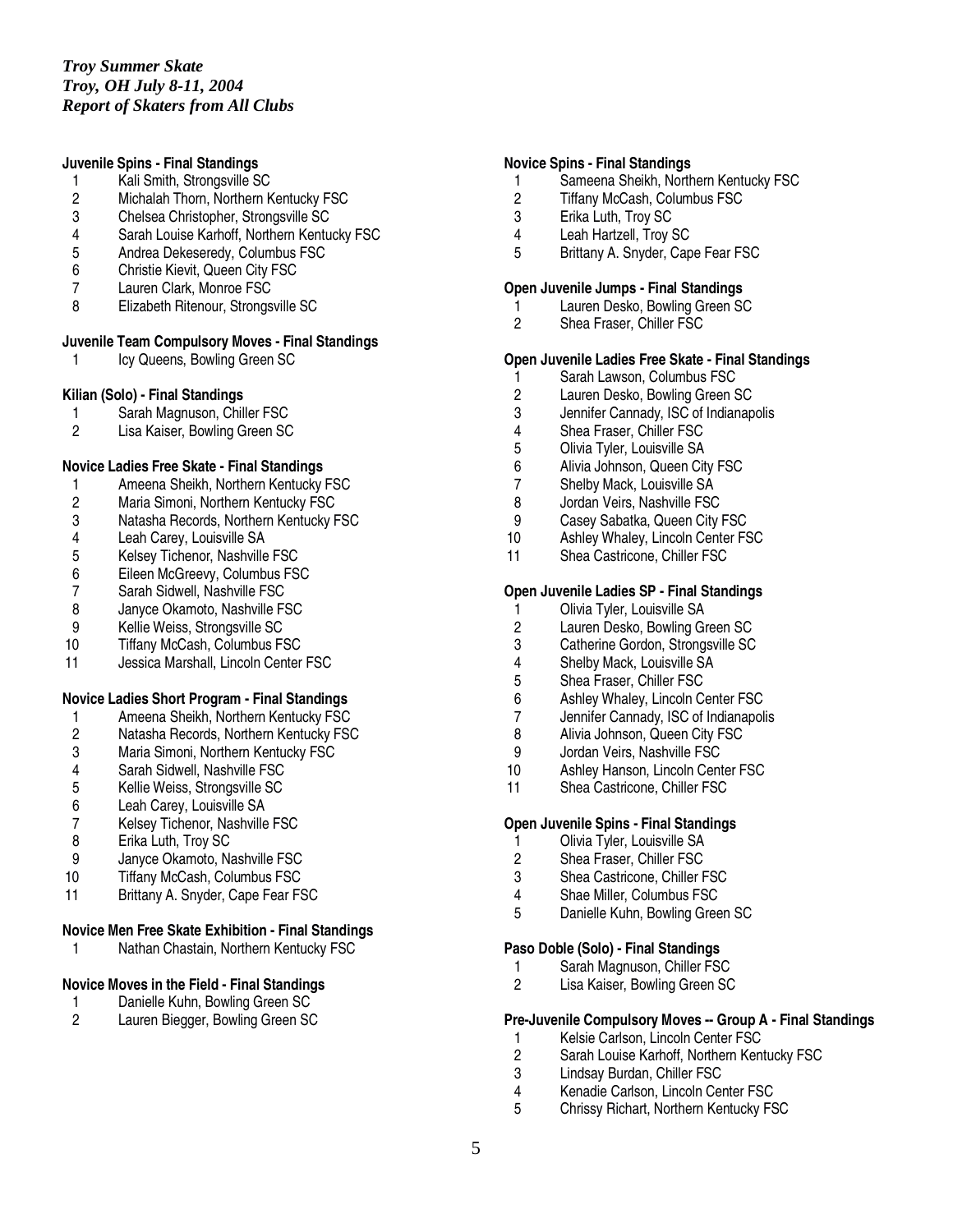# **Pre-Juvenile Compulsory Moves -- Group B - Final Standings**

- 1 Amy Czubinski, Bowling Green SC
- 2 Lauren Biegger, Bowling Green SC<br>3 Melissa Vogerl, Oxford SC
- Melissa Vogerl, Oxford SC
- 4 Kayla Whaley, Lincoln Center FSC
- 5 Shae Miller, Columbus FSC<br>6 Sarah Magnuson, Chiller FS
- Sarah Magnuson, Chiller FSC
- 7 Danielle Devery, Queen City FSC

## **Pre-Juvenile Girls Free Skating -- Group A - Final Standings**

- 1 Mara Gueli, Columbus FSC<br>2 Meleah Hansen, Strongsville
- 2 Meleah Hansen, Strongsville SC<br>3 Rachel Robers. Queen City FSC
- 3 Rachel Robers, Queen City FSC<br>4 Sarah Louise Karhoff. Northern K
- Sarah Louise Karhoff, Northern Kentucky FSC
- 5-TIE Jessie Sabatka, Queen City FSC
- 5-TIE Kenadie Carlson, Lincoln Center FSC
- 7 Michalah Thorn, Northern Kentucky FSC
- 8 Andrea Dekeseredy, Columbus FSC

## **Pre-Juvenile Girls Free Skating -- Group B - Final Standings**

- 
- 1 Kacie Kotnik, Lincoln Center FSC<br>2 Gabrielle Hummeldorf, Northern K 2 Gabrielle Hummeldorf, Northern Kentucky FSC<br>3 Carly Poremba, Strongsville SC
- 3 Carly Poremba, Strongsville SC<br>4 Stephanie Jones, Northern Kent
- 4 Stephanie Jones, Northern Kentucky FSC<br>5 Alexandra Martin, Chiller FSC
- 5 Alexandra Martin, Chiller FSC
- 6 Ali Purves, Strongsville SC<br>7 Kelsie Carlson, Lincoln Cen
- 7 Kelsie Carlson, Lincoln Center FSC<br>8 Siobhan McShane Schoeck. FSC of
- 8 Siobhan McShane Schoeck, FSC of Cincinnati

## **Pre-Juvenile Girls Free Skating -- Group C - Final Standings**

- 1 Melissa Vogerl, Oxford SC
- 2 Shae Miller, Columbus FSC<br>3 Hillary Webb, Strongsville SO
- 3 Hillary Webb, Strongsville SC<br>4 Sarah Magnuson, Chiller FSC
- 
- 4 Sarah Magnuson, Chiller FSC<br>5 Halie Kinnison Mosher, Louisvi 5 Halie Kinnison Mosher, Louisville SA<br>6 Lauren Biegger, Bowling Green SC
- 6 Lauren Biegger, Bowling Green SC
- 7 Amy Czubinski, Bowling Green SC<br>8 Kavla Whalev. Lincoln Center FSC
- Kayla Whaley, Lincoln Center FSC
- 9 Catherine Gordon, Strongsville SC

## **Pre-Juvenile Jumps - Final Standings**

- 1 Lauren Clark, Monroe FSC
- 2 Carly Poremba, Strongsville SC<br>3 Michalah Thorn, Northern Kentu
- 3 Michalah Thorn, Northern Kentucky FSC
- 4 Lindsay Burdan, Chiller FSC<br>5 Ali Purves, Strongsville SC
- 5 Ali Purves, Strongsville SC<br>6 Alexandra Lunsford, Queen
- 6 Alexandra Lunsford, Queen City FSC<br>7 Hillary Webb, Strongsville SC
- 7 Hillary Webb, Strongsville SC
- 8 Catherine Gordon, Strongsville SC

## **Pre-Juvenile Moves in the Field - Final Standings**

- 1 Kelsey Lahey, Bowling Green SC<br>2 Michelle Rabb. Bowling Green SC
- 2 Michelle Rabb, Bowling Green SC<br>3 Fihan Coombes JSC of Indianapol
- Ethan Coombes, ISC of Indianapolis

#### **Pre-Juvenile Spins - Final Standings**

- 1 Alexie Mieskoski, Columbus FSC
- 2 Lindsay Burdan, Chiller FSC<br>3 Amy Czubinski, Bowling Gree
- Amy Czubinski, Bowling Green SC
- 4 Kayla Whaley, Lincoln Center FSC
- 5 Catherine Gordon, Strongsville SC

## **Preliminary Compulsory Moves -- Group A - Final Standings**

- 1 Megan Beckerich, Northern Kentucky FSC<br>2 Macev Thornburg. Lincoln Center FSC
- Macey Thornburg, Lincoln Center FSC
- 3 Jackie Shao, Lincoln Center FSC<br>4 Hannah Kimberly, ISC of Indianap
- 4 Hannah Kimberly, ISC of Indianapolis<br>5 Erin Bishop, Northern Kentucky FSC
- 5 Erin Bishop, Northern Kentucky FSC<br>6 Ethan Coombes. ISC of Indianapolis
- 6 Ethan Coombes, ISC of Indianapolis<br>7 Caitlin Collmar. Center Ice Skating C
- Caitlin Collmar, Center Ice Skating Club
- 8 Kirsten Clark, Louisville SA<br>9 Katelin Murdock, Nashville F
- Katelin Murdock, Nashville FSC

## **Preliminary Compulsory Moves -- Group B - Final Standings**

- 1 Kristi O'Bryan, Bowling Green SC
- 2 Danielle Nowak, Columbus FSC
- 
- 3 Allison Grana, Lincoln Center FSC<br>4 Camrvn Moutardier. Louisville SA
- 4 Camryn Moutardier, Louisville SA<br>5 Taylor Wentz, Lincoln Center FSC 5 Taylor Wentz, Lincoln Center FSC<br>6 Amanda Melton, Lincoln Center FS
- Amanda Melton, Lincoln Center FSC
- 7 Gabby Lessak, Kent SC<br>8 Alvssa G. Castricone. Ch
- 8 Alyssa G. Castricone, Chiller FSC<br>9 Sarah Milota. Trov SC
- Sarah Milota, Troy SC

#### **Preliminary Compulsory Moves -- Group C - Final Standings**

- 1 Carrie Diroll, Columbus FSC
- 2 Shana Beppler, Kent SC
- 3 Jennette Goans, Bowling Green SC<br>4 Leah Wilms. Chiller FSC
- 4 Leah Wilms, Chiller FSC<br>5 Kaitlin Bice, Ft. Wayne IS
- 5 Kaitlin Bice, Ft. Wayne ISC
- 6 Bethany Lessak, Kent SC
- 7 Carissa Fry, Lincoln Center FSC<br>8 Kaitilyn Davis, Lincoln Center FS
- Kaitilyn Davis, Lincoln Center FSC

### **Preliminary Girls A Free Skating -- Group A - Final Standings**

- 1 Taylor Galonski, Northern Kentucky FSC<br>2 Hannah Kimberly, ISC of Indianapolis
- Hannah Kimberly, ISC of Indianapolis
- 3 Caitlyn Nemastil, Strongsville SC
- 4 Lauren Martinez, Columbus FSC<br>5 Gabby Lessak, Kent SC
- 5 Gabby Lessak, Kent SC
- 6 Rina Saji, Columbus FSC
- 7 Amanda Melton, Lincoln Center FSC<br>8 Caitlin Collmar, Center Ice Skating Cl
- Caitlin Collmar, Center Ice Skating Club
- 9 Kirsten Clark, Louisville SA
- 10 Katelin Murdock, Nashville FSC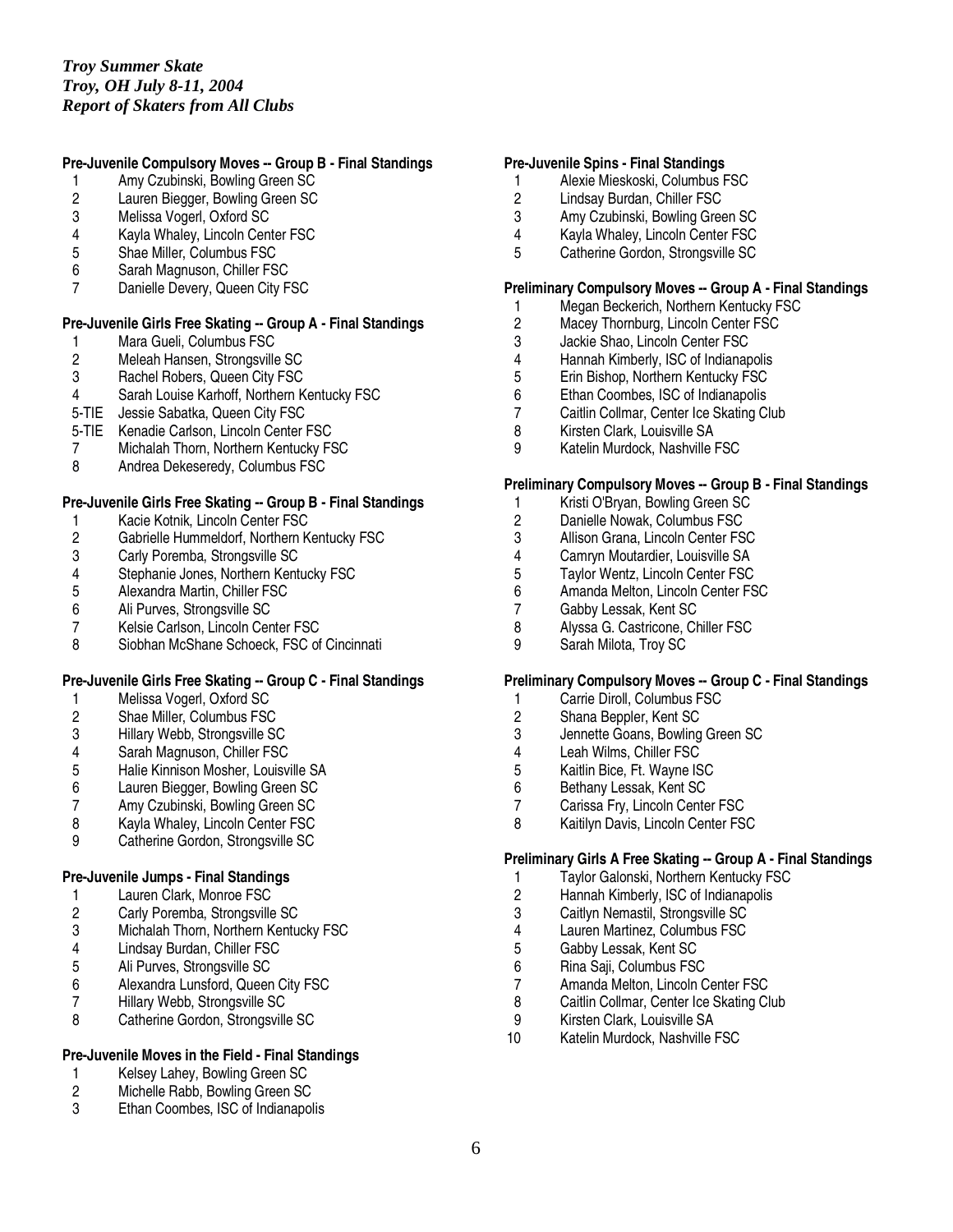## **Preliminary Girls A Free Skating -- Group B - Final Standings**

- 1 Taylor Wentz, Lincoln Center FSC
- 2 Leah Wilms, Chiller FSC<br>3 Alvssa G. Castricone. Ch
- 3 Alyssa G. Castricone, Chiller FSC<br>4 Kristi O'Brvan, Bowling Green SC
- 4 Kristi O'Bryan, Bowling Green SC
- 5 Bethany Lessak, Kent SC<br>6 Sarah Milota, Trov SC
- Sarah Milota, Troy SC
- 7 Danielle Devery, Queen City FSC
- 8 Camryn Moutardier, Louisville SA<br>9 Carrie Diroll. Columbus FSC
- 9 Carrie Diroll, Columbus FSC<br>10 Anne Fillmore Runyon, Louis
- Anne Fillmore Runyon, Louisville FSC
- 11 Kaitlin Bice, Ft. Wayne ISC

## **Preliminary Girls B Free Skating - Final Standings**

- 1 Alexie Mieskoski, Columbus FSC<br>2 Rylie Pepich. Queen City FSC
- 2 Rylie Pepich, Queen City FSC<br>3 Lindsav Burdan. Chiller FSC
- 3 Lindsay Burdan, Chiller FSC
- 4 Stephanie Henderson, Louisville SA<br>5 Chrissy Richart. Northern Kentucky F
- 5 Chrissy Richart, Northern Kentucky FSC
- 6 Danielle Nowak, Columbus FSC
- 7 Jennette Goans, Bowling Green SC
- 8 Shana Beppler, Kent SC<br>9 Chelsev Benson, South D
- 9 Chelsey Benson, South Dayton FSC

## **Preliminary Jumps - Final Standings**

- 1 Jennette Goans, Bowling Green SC<br>2 Danielle Nowak. Columbus FSC
- 2 Danielle Nowak, Columbus FSC<br>3 Shana Beppler. Kent SC
- 3 Shana Beppler, Kent SC
- 
- 4 Rylie Pepich, Queen City FSC<br>5 Caitlyn Nemastil. Strongsville S 5 Caitlyn Nemastil, Strongsville SC
- 6 Amanda Melton, Lincoln Center FSC
- 
- 7 Leah Wilms, Chiller FSC<br>8 Allison Grana, Lincoln Ce
- 8 Allison Grana, Lincoln Center FSC<br>9 Megan Beckerich, Northern Kentuc Megan Beckerich, Northern Kentucky FSC

## **Preliminary Moves in the Field - Final Standings**

Devon Sanford, Northern Kentucky FSC

## **Preliminary Spins -- Group A - Final Standings**

- 1 Lauren Martinez, Columbus FSC<br>2 Rina Saii, Columbus FSC
- 2 Rina Saji, Columbus FSC
- LeVana Wu, Columbus FSC
- 4 Kirsten Clark, Louisville SA<br>5 Fihan Coombes ISC of Indi
- Ethan Coombes, ISC of Indianapolis

## **Preliminary Spins -- Group B - Final Standings**

- 1 Katelin Murdock, Nashville FSC<br>2 Marissa Delmatto, Columbus FS
- 2 Marissa Delmatto, Columbus FSC<br>3 Kristi O'Brvan. Bowling Green SC
- 3 Kristi O'Bryan, Bowling Green SC
- 4 Lena Wu, Columbus FSC
- 5 Hannah Kimberly, ISC of Indianapolis
- 6 Kacey Marshall, Lincoln Center FSC

## **Preliminary Spins -- Group C - Final Standings**

- 1 Diana Dao, Columbus FSC
- 2 Amanda Melton, Lincoln Center FSC<br>3 Michelle Rabb. Bowling Green SC
- Michelle Rabb, Bowling Green SC
- 4 Danielle Nowak, Columbus FSC
- 5 Shana Beppler, Kent SC<br>6 Camrvn Moutardier. Louis
- 6 Camryn Moutardier, Louisville SA
- 7 Kaitlin Bice, Ft. Wayne ISC

## **Pre-Preliminary A Boys Free Skate - Final Standings**

- 1 Matthew Beckerich, Northern Kentucky FSC<br>2 Ethan Coombes, ISC of Indianapolis
- 2 Ethan Coombes, ISC of Indianapolis<br>3 Alexander Schaller. Columbus FSC
- 3 Alexander Schaller, Columbus FSC<br>4 Ryan Menges. Columbus FSC
- 4 Ryan Menges, Columbus FSC<br>5 Eric Magnuson, Chiller FSC
- 5 Eric Magnuson, Chiller FSC

## **Pre-Preliminary A Girls Free Skate -- Group A - Final Standings**

- 1 Lena Wu, Columbus FSC<br>2 Courtney Van Horn, Bowli
- 2 Courtney Van Horn, Bowling Green SC
- 3 Amy Hanson, Lincoln Center FSC<br>4 Mackenzie Garlitz, Kent SC
- 4 Mackenzie Garlitz, Kent SC
- 5 Rachel Burgett, Columbus FSC<br>6 Stephani Harp, Thoroughbred F
- 6 Stephani Harp, Thoroughbred FSC<br>7 Kaja Burke-Williams, South Davton
- 7 Kaja Burke-Williams, South Dayton FSC

## **Pre-Preliminary A Girls Free Skate -- Group B - Final Standings**

- 1 Marissa Delmatto, Columbus FSC<br>2 Erika Govoni. Louisville SA
- 2 Erika Govoni, Louisville SA
- 3 Devon Sanford, Northern Kentucky FSC
- 4 Kayla Turner, Louisville SA
- 5 Brenna O'Neal, Thoroughbred FSC
- 6 Wesley McFarland, Nashville FSC

## **Pre-Preliminary A Girls Free Skate -- Group C - Final Standings**

- 1 Macey Thornburg, Lincoln Center FSC<br>2 Casey McCarter, Lincoln Center FSC
- 2 Casey McCarter, Lincoln Center FSC<br>3 Caroline Banister, Lincoln Center FSC
- 3 Caroline Banister, Lincoln Center FSC<br>4 Taylor Jackson, Bowling Green SC
- 4 Taylor Jackson, Bowling Green SC
- 5 Ehrin Lingeman, Bowling Green SC
- 6 Kacey Marshall, Lincoln Center FSC

## **Pre-Preliminary A Girls Free Skate -- Group D - Final Standings**

- 1 Diana Dao, Columbus FSC<br>2 Michelle Rabb. Bowling Gre
- Michelle Rabb, Bowling Green SC
- 3 Angelyn Cecil, Louisville SA<br>4 Kaitilyn Davis, Lincoln Cente
- 4 Kaitilyn Davis, Lincoln Center FSC<br>5 Marylynne Anderson Cooper. Thore
- Marylynne Anderson Cooper, Thoroughbred FSC
- 6 Carissa Fry, Lincoln Center FSC

## **Pre-Preliminary B Girls Free Skate - Final Standings**

- 1 Megan Beckerich, Northern Kentucky FSC
- 
- 2 Jackie Shao, Lincoln Center FSC<br>3 Erin Bishop, Northern Kentucky F
- 3 Erin Bishop, Northern Kentucky FSC<br>4 Allison Grana Lincoln Center FSC Allison Grana, Lincoln Center FSC